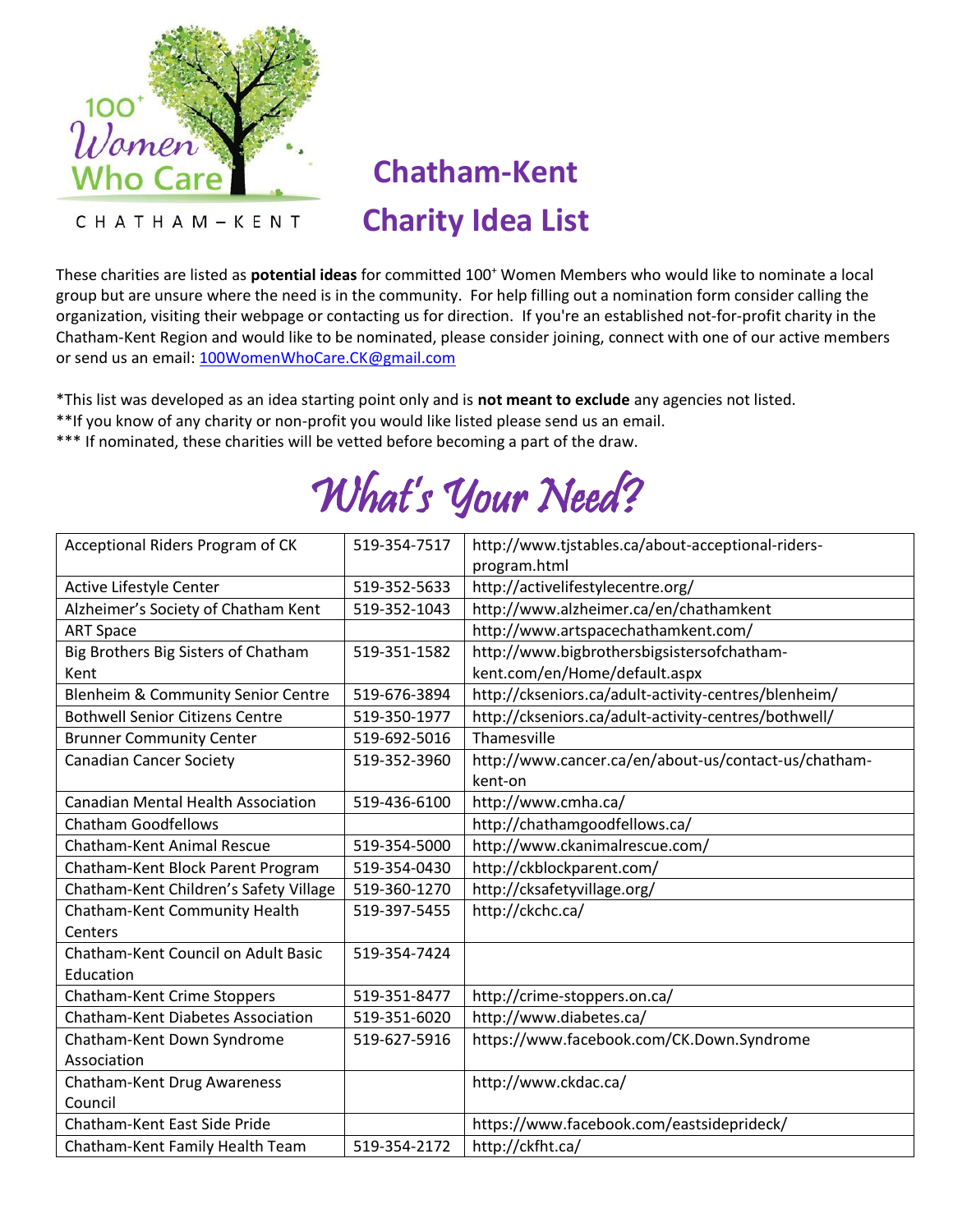| Chatham-Kent Health Alliance                               | 519-352-6400 | http://www.ckha.on.ca/                                                       |
|------------------------------------------------------------|--------------|------------------------------------------------------------------------------|
| Foundation                                                 |              |                                                                              |
| Chatham-Kent Helping Hands Auxiliary                       | 519-351-1232 |                                                                              |
| Chatham-Kent Hospice                                       | 519-354-3113 | http://www.chathamkenthospice.com/                                           |
| Chatham-Kent Public Library                                | 519-354-2940 | http://www.chatham-                                                          |
|                                                            |              | kent.ca/publiclibraries/Pages/Home.aspx                                      |
| Chatham-Kent Seniors Portal                                | 519-354-8103 | http://ckseniors.ca/                                                         |
| Chatham-Kent Sexual Assault Crisis                         | 519-354-8688 | http://cksacc.org/                                                           |
| Center                                                     |              |                                                                              |
| Chatham-Kent Student Breakfast                             | 519-352-7270 | https://www.chatham-                                                         |
| Programs                                                   |              | kent.ca/PublicHealth/HealthySchools/Pages/Student%20Nutri                    |
|                                                            |              | tion%20Program.aspx                                                          |
| Chatham-Kent Women's Center                                | 519-354-6360 | http://ckwc.ca/                                                              |
| Chatham-Kent YMCA                                          | 519-360-9622 | http://ymcaswo.ca/p/437/l/569/orgid/22851/t/YMCA_Home                        |
| <b>Chatham-Kent Victims Services</b>                       | 519-436-6630 | http://ckpolice.com/victim-services/                                         |
| <b>CHAP - Family Services Kent</b>                         | 519-354-6221 | http://familyservicekent.com/chap-program/                                   |
| <b>Children's Treatment Center of</b>                      | 519-354-0520 | https://ctc-ck.com/                                                          |
| Chatham-Kent                                               |              |                                                                              |
| Community Living Chatham-Kent                              | 519-352-1174 | http://www.clc-k.ca/                                                         |
| <b>Community Living Wallaceburg</b>                        | 519-627-0777 | http://getintocommunityliving.com/                                           |
| Crime Prevention and Safety Board                          |              | http://ckcrimeprevention.ca/                                                 |
| Chatham-Kent                                               |              |                                                                              |
| Choices, Child and Adolescent Services                     | 519-351-2447 | http://choiceschild.com/Default.aspx                                         |
| <b>CK Food Policy Council</b>                              |              | http://letstalkfood-ck.com/                                                  |
| <b>Delaware First Nation</b>                               | 519-692-3936 | http://delawarenation.on.ca/                                                 |
| Dresden Side Streets Youth Center                          | 519-683-2153 | http://www.sidestreets.ca/about-us.php                                       |
| <b>Family Services Kent</b>                                | 519-354-6221 | http://familyservicekent.com/                                                |
| <b>Girl Guides of Canada</b>                               |              | https://www.girlguides.ca/web/GGC/                                           |
| Habitat for Humanity Chatham-Kent                          | 519-352-4440 | http://habitatchatham-kent.ca/                                               |
| Hot Meals and Soup Kitchens                                |              | http://letstalkfood-ck.com/hot-meals-and-soup-kitchens/                      |
| Imagination Ink                                            | 519-676-8140 | http://imaginationink.cfsites.org/                                           |
| <b>IODE Kent Regiment Chapter</b>                          |              | http://www.gatheringourheroes.ca/                                            |
| Kennesserie Camp                                           | 519-674-2497 | http://www.kenesserie.com/                                                   |
| Learning Disabilities Association of CK                    | 519-352-2024 | http://ldchatham-kent.org/wp/                                                |
| Le Club de l'Amitie de Paincourt                           | 519-354-1249 | http://ckseniors.ca/adult-activity-centres/paincourt/                        |
| Loads of Love                                              | 519-352-0911 | http://www.loadsoflove.ca/                                                   |
| Lower Thames Valley Conservation                           | 519-354-7310 | http://www.lowerthames-conservation.on.ca/                                   |
| Authority                                                  |              |                                                                              |
| Morpeth Heritage Club<br>Mental Health Network of Chatham- | 519-674-1010 | http://ckseniors.ca/adult-activity-centres/morpeth/<br>http://www.mhnck.com/ |
| Kent                                                       | 519-351-3100 |                                                                              |
| Merlin Friendship Club                                     | 519-689-4943 | http://ckseniors.ca/adult-activity-centres/merlin/                           |
| Merlin Kinsmen Club                                        |              | http://www.district1kin.ca/index.php/Home/Index                              |
| National Native Addiction Partnership                      | 519-692-9922 | http://nnapf.com/                                                            |
| Foundation                                                 |              |                                                                              |
| Neighbourhood Link Chatham-Kent                            | 519-352-5647 | http://www.neighbourlinkck.com/                                              |
| New Beginnings Stroke Recovery                             | 519-351-0297 | http://newbeginnings-cksl.com/                                               |
| Association                                                |              |                                                                              |
| Noelle's Gift                                              | 519-491-7395 | https://noellesgift.ca/                                                      |
| Restorative Justice Chatham-Kent                           | 519-380-0931 | rjck.org                                                                     |
| Ridgetown Adult Activity Centre                            | 519-674-5126 | http://ckseniors.ca/adult-activity-centres/ridgetown-adult-                  |
|                                                            |              | activity-centre/                                                             |